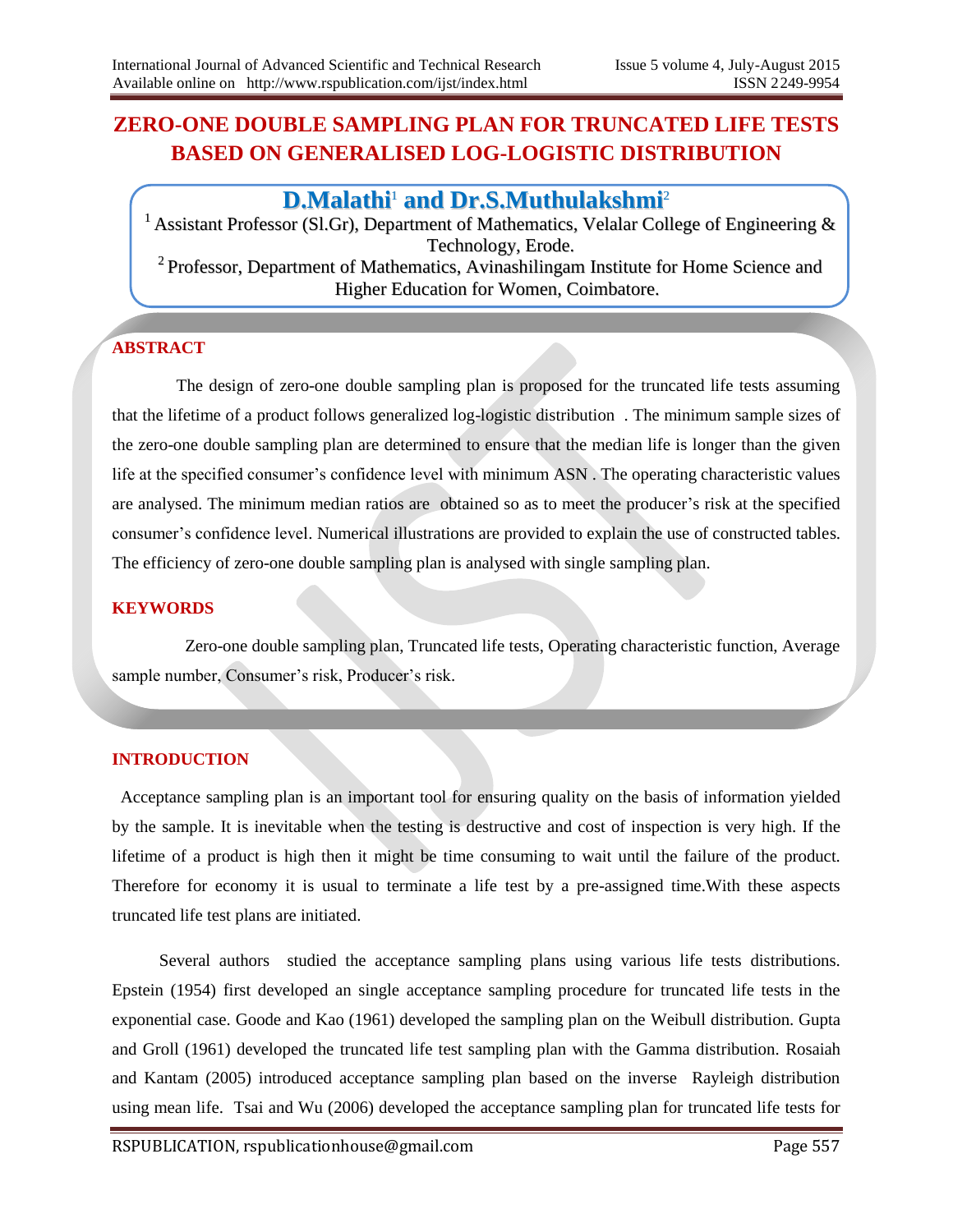generalised Rayleigh distribution. Srinivasa Rao, et.al (2012) designed single acceptance sampling plan for percentiles based on inverse Rayleigh distribution.

The purpose of this paper is to propose a zero-one double sampling plan for the truncated life test assuming that the life time of a product follows generalized log-logistic distribution. Since this distribution plays a vital role in hydrology to model stream flow and precipitation, estimating mortality rate from cancer following diagonosis and so on and also double sampling plan is economical than the corresponding single sampling plan.

The minimum sample sizes are calculated by incorporating minimum average sample number for various consumers confidence levels .The operating characteristic values of the designed sampling plans are analysed and the minimum median ratios of the life time are obtained to ensure the specified producer's risk. Applications of the designed plan is also explained.

#### **GENERALISED LOG-LOGISTIC DISTRIBUTION**

 Assume that the lifetime of a product under consideration follows generalized log-logistic distribution. The probability density function and cumulative distribution function of generalized loglogistic distribution are

$$
f(t) = \left[ \frac{(\beta/\sigma)(t/\sigma)^{\beta-1}}{\left\{1 + (t/\sigma)^{\beta}\right\}^2} \right]^{\theta}, t > 0, \sigma > 0, \alpha > 0, \beta > 0
$$

and

$$
F(t, \sigma, \beta, \theta) = \left[\frac{(t/\sigma)^{\beta}}{1 + (t/\sigma)^{\beta}}\right]^{\theta}, t \ge 0, \sigma > 0, \beta > 0, \theta > 0
$$

where  $\sigma$  is the scale parameter,  $\beta$  and  $\theta$  are the shape parameters.

The median of generalized log-logistic distribution is  $m = \sigma \left( 0.5^{\frac{1}{\theta}} \right) \left( 1 - 0.5^{\frac{1}{\theta}} \right)^{\beta}$ 1 /  $1 \sqrt{\frac{1}{6}}$  $0.5^{\overline{\theta}}\big/$  1  $0.5^{\overline{\theta}}\,$   $\Big|$ J  $\backslash$  $\overline{\phantom{a}}$  $\setminus$ ſ  $m = \sigma \frac{1}{2} 0.5^{\theta}/1 -$ 

Here the median is proportional to  $\sigma$ , the scale parameter. If  $\theta$ =1 generalised log-logistic distribution becomes log-logistic distribution and its median is equal to the scale parameter σ.

#### **DESIGN OF THE PROPOSED ZERO-ONE DOUBLE SAMPLING PLAN**

 Assume that the quality of a product can be represented by its median lifetime ,m. The submitted lot will be accepted if the data supports the null-hypothesis  $H_0$ : m≥m<sub>0</sub> against the alternative hypothesis,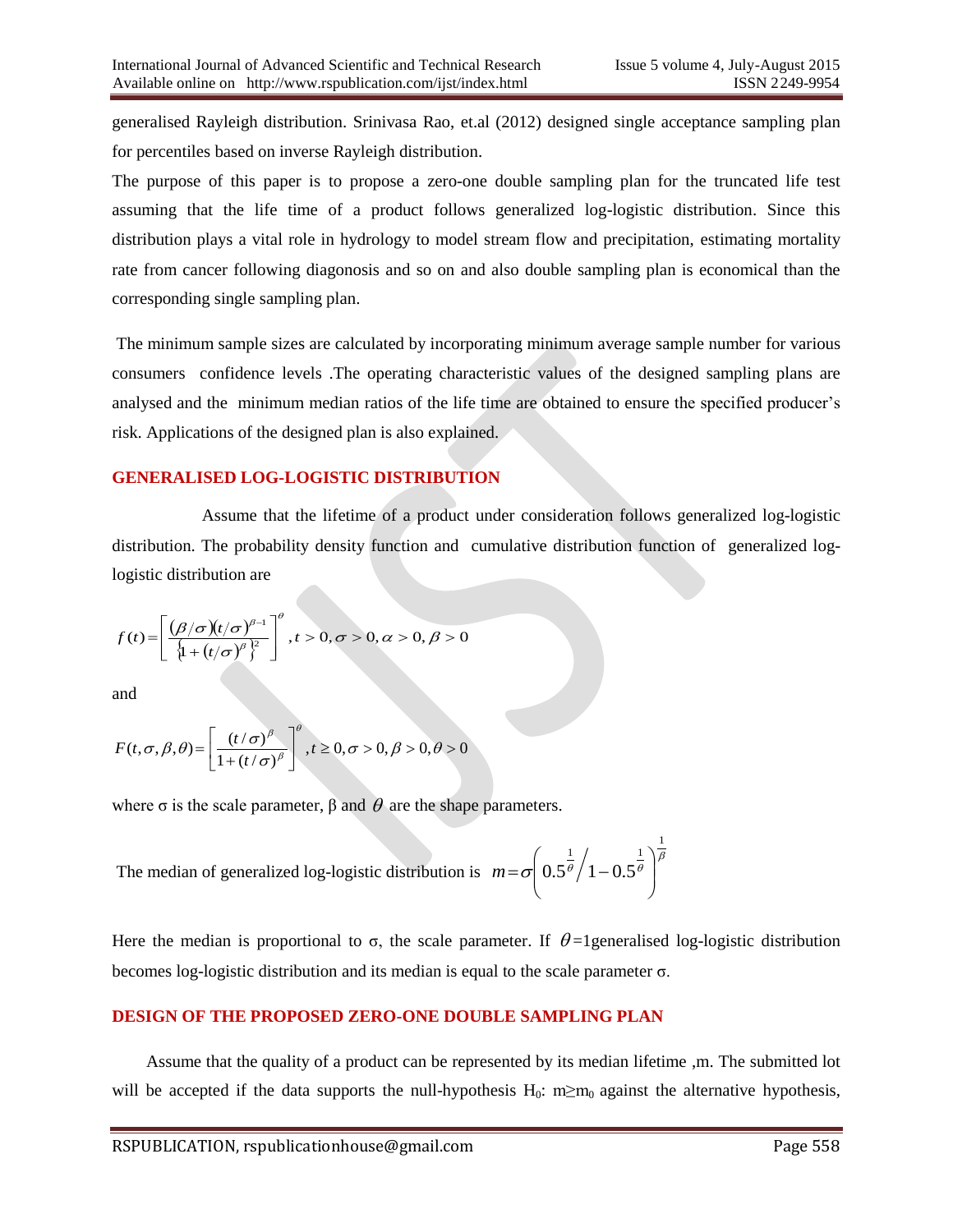$H_1: m \lt m_0$ , where  $m_0$  is the specified median life. The significance level for the test is 1-P<sup>\*</sup>, where P<sup>\*</sup> is the consumer's confidence level.The operating procedure of zero-one double sampling plan for the truncated life test is

Select a first random sample of size  $n_1$  from the submitted lot and put on experiment for time  $t_0$  within the experimental time.If there are 0 failures, accept the lot. If there are 2 or more failures,reject the lot.

otherwise select a second random sample of size  $n_2$ , if the number of failures in the second sample is 0,accept the lot otherwise reject the lot.

It is more convenient to make a termination time as a multiple of the specified median life  $m_0$ , by assigning  $t_0 = am_0$  for the specified multiplier **a**. For a given P<sup>\*</sup>, the proposed sampling plan may be characterized by the parameters  $(n_1, n_2, \beta, \theta, a)$ .

The probability of lot acceptance for a zero-one double sampling plan is

$$
P_a = (1-p)^{n_1} \left[ 1 + n_1 p (1-p)^{n_2 - 1} \right]
$$

where p, the probability that an item fails before  $t_0$ , is given by

$$
p = \left[\frac{(t_o/\sigma)^{\beta}}{1 + (t_o/\sigma)^{\beta}}\right]^{\theta} = \left[\frac{(a\gamma)^{\beta}}{(m/m_0)^{\beta} + (a\gamma)^{\beta}}\right]^{\theta}
$$
  
with  $\gamma = \left(0.5^{\frac{1}{\theta}} / \left(1 - 0.5^{\frac{1}{\theta}}\right)\right)^{\frac{1}{\beta}}$ 

and replacing m by m<sub>0</sub>, p reduces to  $p = \left[ \left( \frac{a\gamma}{\beta} \right)^{\beta} \left/ 1 + \left( \frac{a\gamma}{\beta} \right)^{\beta} \right]$ 

The minimum sample sizes ensuring  $m \ge m_0$  at the consumer's confidence level P\*may be found as the solution of the inequality

$$
P_a \le 1 - P^* \tag{1}
$$

Equation (1) provides multiple solutions for the sample sizes  $n_1$  and  $n_2$ . In order to find the optimal sample sizes the minimum of ASN is incorporated along with specification (1).The determination of the minimum sample sizes for zero-one double sampling plan reduces to

Minimize 1  $ASN = n_1 + n_1 n_2 p(1-p)^{n_1 - 1}$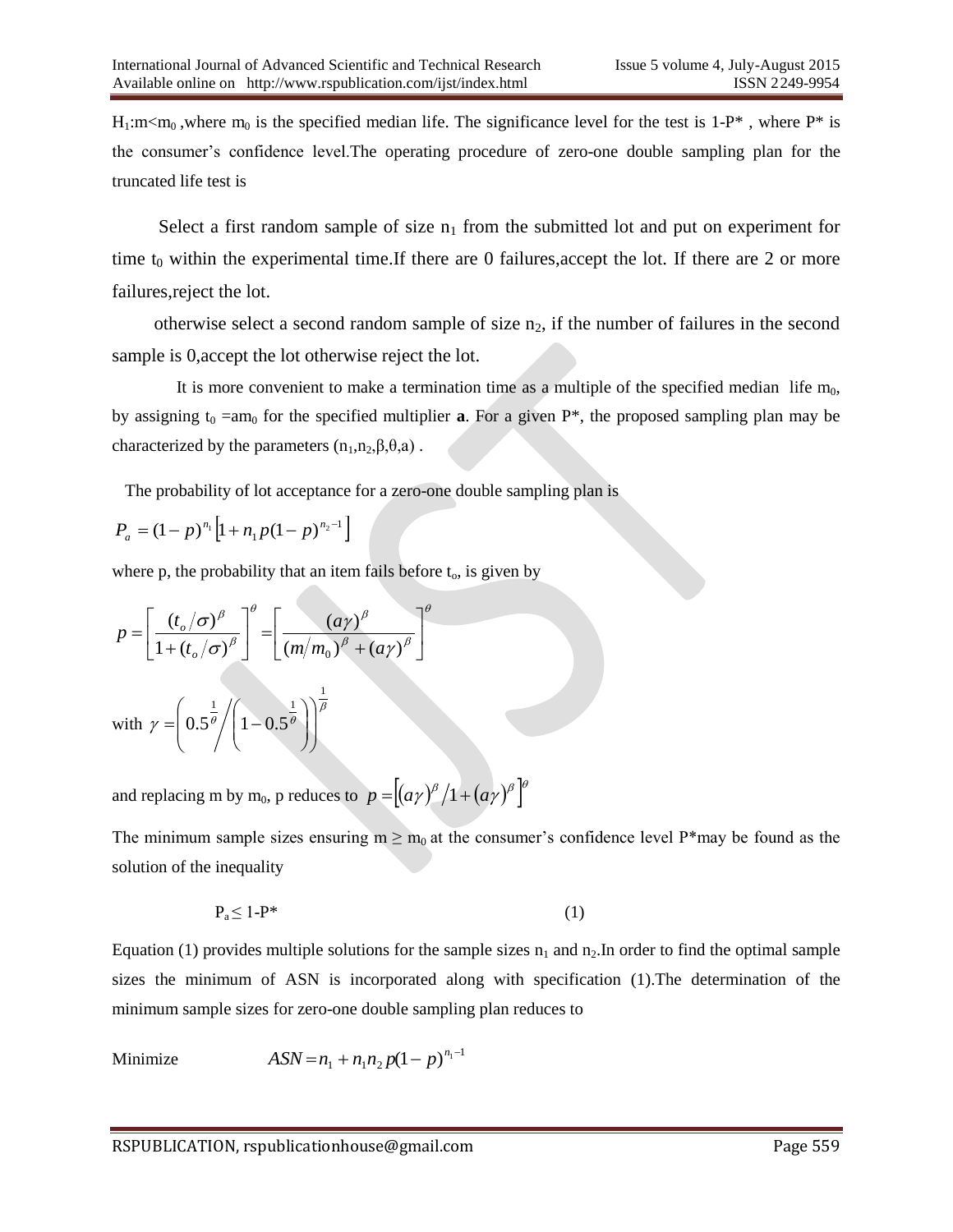subject to

$$
(1-p)^{n_1} \left[1 + n_1 p (1-p)^{n_2 - 1}\right] \le 1 - P^* \tag{2}
$$

where  $n_1$  and  $n_2$  are integers with  $n_2 \leq n_1$ .

#### Table 1 Minimum sample sizes for zero-one double sampling plan

| Log-logistic distribution             |                |       |                    |      |     |     |     |     |  |  |
|---------------------------------------|----------------|-------|--------------------|------|-----|-----|-----|-----|--|--|
|                                       |                | a     |                    |      |     |     |     |     |  |  |
| β                                     | $P^*$          | 0.5   | 0.7                | 0.9  | 1.1 | 1.5 | 1.9 | 2.5 |  |  |
|                                       | 0.75           | 8,7   | 5,3                | 3,3  | 3,1 | 2,1 | 2,1 | 2,1 |  |  |
|                                       | 0.9            | 12,9  | 7,5                | 5,3  | 4,2 | 3,1 | 2,2 | 2,1 |  |  |
| $\sqrt{2}$                            | 0.95           | 15,10 | 8,8                | 6,4  | 5,2 | 3,2 | 3,1 | 2,2 |  |  |
|                                       | 0.99           | 21,19 | 12,9               | 8,7  | 6,5 | 4,4 | 4,1 | 3,1 |  |  |
|                                       | 0.75           | 15,12 | 6,6                | 4,2  | 3,1 | 2,1 | 1,1 | 1,1 |  |  |
|                                       | 0.9            | 22,18 | 9,7                | 5,4  | 4,2 | 2,2 | 2,1 | 2,1 |  |  |
| $\mathfrak 3$                         | 0.95           | 27,24 | 11,9               | 6,5  | 4,3 | 3,1 | 2,1 | 2,1 |  |  |
|                                       | 0.99           | 40,33 | 16,13              | 9,6  | 6,4 | 4,2 | 3,1 | 2,2 |  |  |
|                                       | 0.75           | 28,26 | 8,8                | 4,3  | 2,2 | 2,1 | 1,1 | 1,1 |  |  |
|                                       | 0.9            | 42,38 | 12,11              | 6,3  | 3,3 | 2,1 | 2,1 | 1,1 |  |  |
| $\overline{4}$                        | 0.95           | 52,49 | 15,13              | 7,4  | 4,3 | 2,2 | 2,1 | 1,1 |  |  |
|                                       | 0.99           | 77,72 | $\overline{22,17}$ | 10,5 | 6,3 | 3,2 | 2,2 | 2,1 |  |  |
| Generalised log-logistic distribution |                |       |                    |      |     |     |     |     |  |  |
|                                       | $\mathbf{P}^*$ | a     |                    |      |     |     |     |     |  |  |
| $(\beta, \theta)$                     |                | 0.5   | 0.7                | 0.9  | 1.1 | 1.5 | 1.9 | 2.5 |  |  |
|                                       | 0.75           | 4,3   | 3,2                | 2,2  | 2,1 | 2,1 | 1,1 | 1,1 |  |  |
|                                       | 0.9            | 6,4   | 4,2                | 3,2  | 2,2 | 2,1 | 2,1 | 2,1 |  |  |
| (2,2)                                 | 0.95           | 7,6   | 5,2                | 3,3  | 3,2 | 2,2 | 2,1 | 2,1 |  |  |
|                                       | 0.99           | 10,9  | 6,6                | 5,2  | 4,2 | 3,2 | 3,1 | 2,2 |  |  |
|                                       | 0.75           | 3,2   | 2,2                | 2,1  | 2,1 | 1,1 | 1,1 | 1,1 |  |  |
|                                       | 0.9            | 4,4   | 3,2                | 2,2  | 2,1 | 2,1 | 2,1 | 1,1 |  |  |
| (2,3)                                 | 0.95           | 5,4   | 4,2                | 3,1  | 2,2 | 2,1 | 2,1 | 2,1 |  |  |
|                                       | 0.99           | 7,6   | 5,3                | 4,2  | 3,2 | 3,1 | 2,2 | 2,1 |  |  |
|                                       | 0.75           | 7,5   | 3,3                | 2,2  | 2,1 | 1,1 | 1,1 | 1,1 |  |  |
|                                       | 0.9            | 10,8  | 5,3                | 3,2  | 2,2 | 2,1 | 2,1 | 1,1 |  |  |
| (3,2)                                 | 0.95           | 12,12 | 6,3                | 4,2  | 3,1 | 2,1 | 2,1 | 2,1 |  |  |
|                                       | 0.99           | 18,14 | 8,6                | 5,3  | 4,2 | 3,1 | 2,1 | 2,1 |  |  |
|                                       | 0.75           | 5,3   | 3,1                | 2,1  | 2,1 | 1,1 | 1,1 | 1,1 |  |  |
|                                       | 0.9            | 7,5   | 4,2                | 2,2  | 2,1 | 2,1 | 1,1 | 1,1 |  |  |
| (3,3)                                 | 0.95           | 9,5   | 4,3                | 3,2  | 2,2 | 2,1 | 2,1 | 1,1 |  |  |
|                                       | 0.99           | 12,11 | 6,4                | 4,2  | 3,2 | 2,2 | 2,1 | 2,1 |  |  |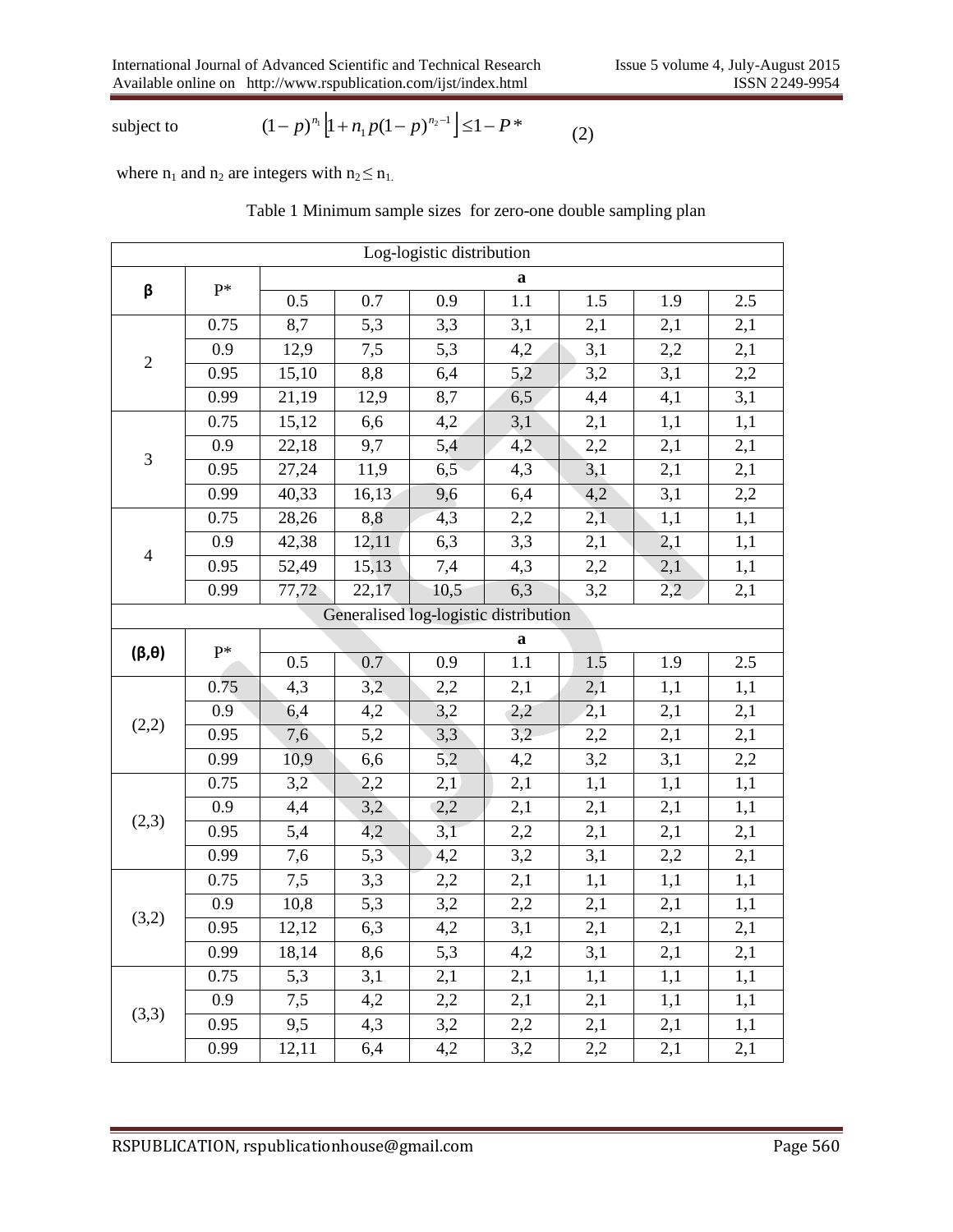Table 1 is constructed to present the minimum sample sizes for the first and second sample with specified P\*(=0.75,0.90,0.95,0.99), **a**(=0.3,0.5,0.7,0.9,1.1,1.5,1.9) and shape parameter β (=2,3,4) under log-logistic distribution and generalized log-logistic distribution using equation (2)

Numerical values of Table 1 reveal that

- (i) increase in **a** decreases the sample sizes for any P\* with fixed **β.**
- (ii) increase in  $\theta$  increases the sample sizes for any  $P^*$  with fixed **a** and  $\beta$ .
- (iii) increase in **β** increases sample sizes for any P\* with fixed **a.**

The trend of the first sample size as a function of test time duration when under the log-logistic distribution and the generalized log-logistic distributions with different pair of β and θ when P\*=0.99 are given in Fig 1 and Fig 2 respectively.



Fig.1The first sample size Vs. experiment time for loglogistic distributions when P\*=0.99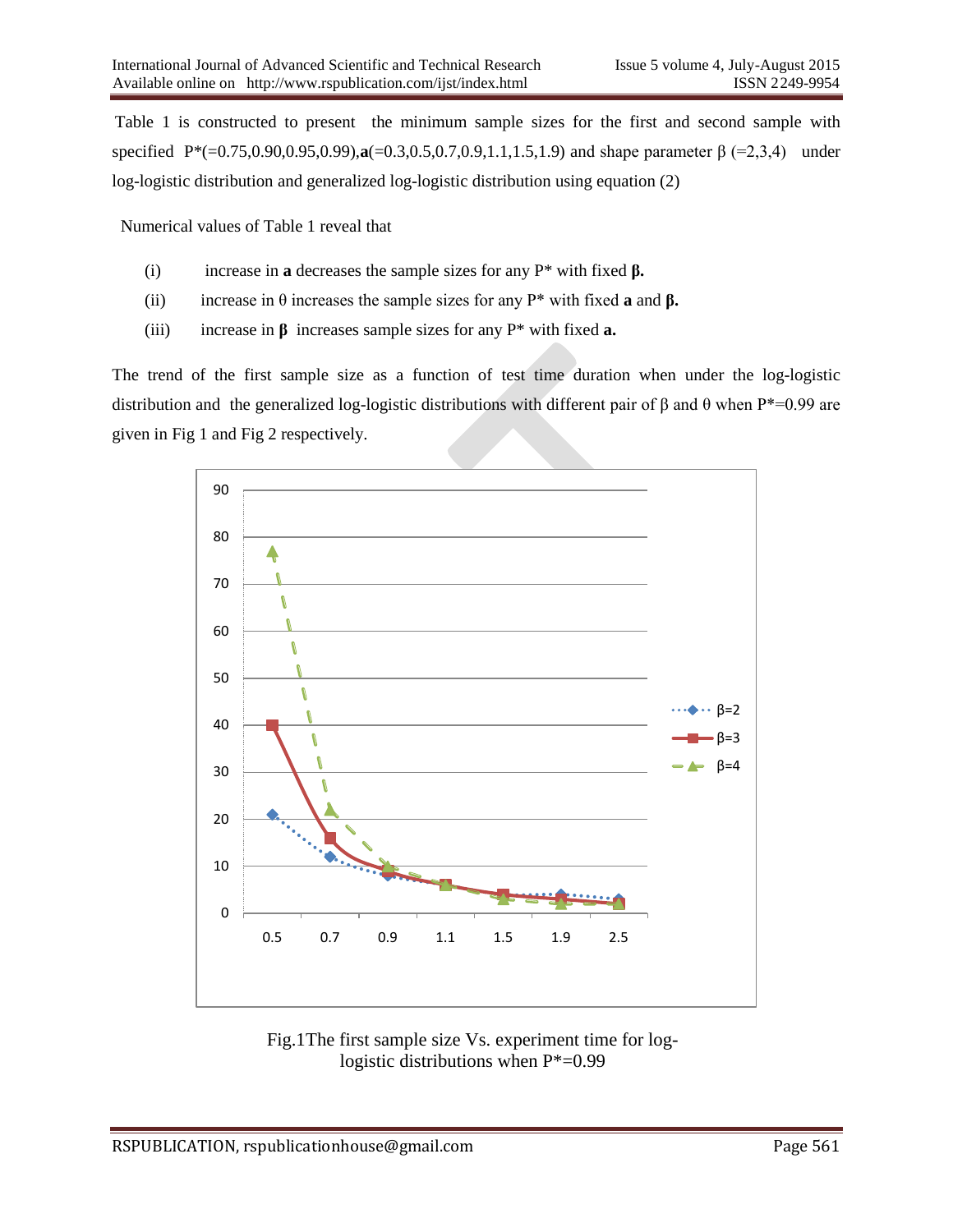

Fig. 2 The first sample size Vs. experiment time for generalised log-logistic distributions when P\*=0.99

## **OPERATING CHARACTERISTIC VALUES**

 OC values depict the performance of the sampling plan in discriminating the quality of the submitted product. Tables 2 and 3 give the operating characteristic values for log-logistic distribution when β=4 and generalised log-logistic distribution when  $(β,θ) = (2,2)$  respectively. Numerical values of Table 2 and Table 3 reveal that

- (i) increase in  $m/m_0$  increases the OC value for fixed **a** and  $P^*$
- (ii) increase in **a** decreases the OC value for fixed  $P^*$  and  $m/m_0$
- (iii) increase in  $P^*$  decreases the OC value for fixed **a** and  $m/m_0$

## **MINIMUM MEDIAN RATIO**

The minimum median ratio  $m/m_0$  at the specified producer's risk and consumer's confidence level, may be obtained by solving  $P_a \ge 1$ - $\alpha$  and is presented in Table 4 by using the sample sizes presented in Table 1.

Minimum median ratios under log-logistic and generalised log-logistic distribution of zero-one double sampling plan shows that

- (i) increase in P\* increases the minimum median ratios for fixed **a** and **β**.
- (ii) increase in **a** increases the minimum median ratios for fixed P\* and **β**.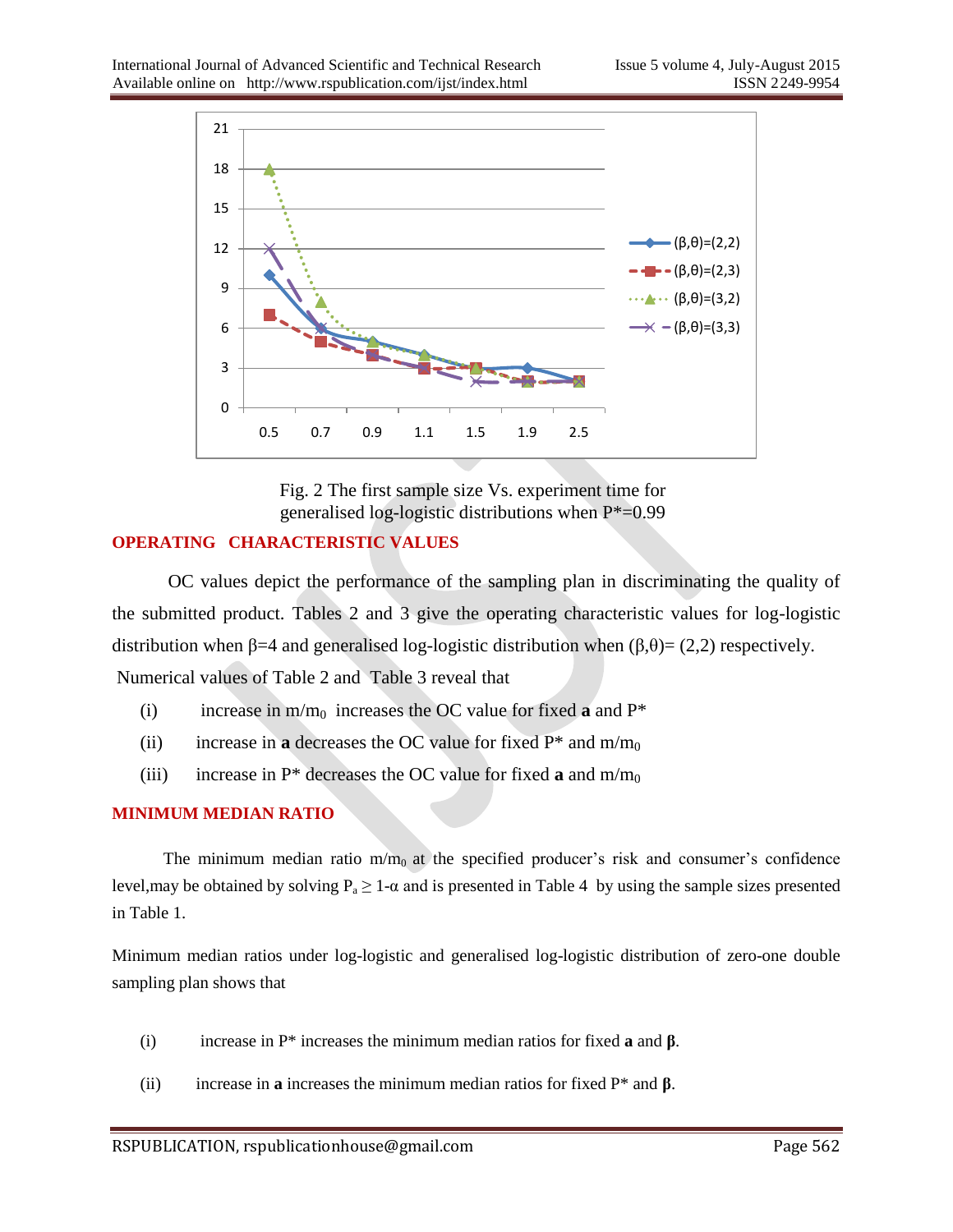(iii) increase in **β** decreases the minimum median ratios for fixed P\* and **a**.

Further for Generalised log-logistic distribution increase in **θ** decreases the minimum median ratios for fixed P\*,**a** and **β**.

| Table 2 Operating Characteristic values for zero-one double sampling plan using log-logistic distribution |
|-----------------------------------------------------------------------------------------------------------|
| when $\beta = 4$                                                                                          |

| $P*$ | a   | n <sub>1</sub> | n <sub>2</sub> | $m/m_0$        |                |        |              |              |              |  |  |  |
|------|-----|----------------|----------------|----------------|----------------|--------|--------------|--------------|--------------|--|--|--|
|      |     |                |                | $\overline{2}$ | $\overline{4}$ | 6      | $\,8\,$      | 10           | 12           |  |  |  |
|      | 0.5 | 28             | 26             | 0.9852         | 0.9999         | 0.9999 | $\mathbf{1}$ | $\mathbf{1}$ | $\mathbf 1$  |  |  |  |
|      | 0.7 | $8\,$          | $8\,$          | 0.9823         | 0.9999         | 0.9999 | $\mathbf{1}$ | $\mathbf{1}$ | $\mathbf{1}$ |  |  |  |
|      | 0.9 | $\overline{4}$ | 3              | 0.9753         | 0.9999         |        | $\mathbf{1}$ | $\mathbf{1}$ | $\mathbf{1}$ |  |  |  |
| 0.75 | 1.1 | $\sqrt{2}$     | $\overline{2}$ | 0.9683         | 0.9998         | 0.9999 | 0.9999       | 1            | $\mathbf{1}$ |  |  |  |
|      | 1.5 | $\overline{2}$ | $\mathbf{1}$   | 0.8545         | 0.9989         | 0.9999 | 0.9999       | 0.9999       | $\mathbf{1}$ |  |  |  |
|      | 1.9 | 1              | $\mathbf{1}$   | 0.7985         | 0.9977         | 0.9999 | 0.9999       | 0.9999       | 1            |  |  |  |
|      | 2.5 | 1              | $\mathbf{1}$   | 0.4967         | 0.9825         | 0.9991 | 0.9999       | 0.9999       | 0.9999       |  |  |  |
| 0.9  | 0.5 | 42             | 38             | 0.9691         | 0.9999         | 0.9999 | 0.9999       | $\mathbf{1}$ | $\mathbf{1}$ |  |  |  |
|      | 0.7 | 12             | 11             | 0.9642         | 0.9998         | 0.9999 | 0.9999       | $\mathbf{1}$ | $\mathbf{1}$ |  |  |  |
|      | 0.9 | 6              | $\overline{3}$ | 0.9571         | 0.9998         | 0.9999 | 0.9999       | $\mathbf{1}$ | $\mathbf 1$  |  |  |  |
|      | 1.1 | $\overline{3}$ | $\overline{3}$ | 0.9313         | 0.9996         | 0.9999 | 0.9999       | $\mathbf{1}$ | $\mathbf{1}$ |  |  |  |
|      | 1.5 | $\overline{2}$ | $\mathbf{1}$   | 0.8545         | 0.9989         | 0.9999 | 0.9999       | 0.9999       | $\mathbf{1}$ |  |  |  |
|      | 1.9 | $\overline{2}$ | $\mathbf{1}$   | 0.5764         | 0.9932         | 0.9997 | 0.9999       | 0.9999       | 0.9999       |  |  |  |
|      | 2.5 | $\overline{1}$ | $\mathbf{1}$   | 0.4967         | 0.9825         | 0.9991 | 0.9999       | 0.9999       | 0.9999       |  |  |  |
|      | 0.5 | 52             | 49             | 0.9535         | 0.9998         | 0.9999 | 0.9999       | $\mathbf{1}$ | $\mathbf{1}$ |  |  |  |
|      | 0.7 | 15             | 13             | 0.9481         | 0.9997         | 0.9999 | 0.9999       | $\mathbf{1}$ | $\mathbf{1}$ |  |  |  |
|      | 0.9 | $\overline{7}$ | $\overline{4}$ | 0.9383         | 0.9997         | 0.9999 | 0.9999       | $\mathbf{1}$ | $\mathbf{1}$ |  |  |  |
| 0.95 | 1.1 | $\overline{4}$ | 3              | 0.9028         | 0.9994         | 0.9999 | 0.9999       | 1            | $\mathbf{1}$ |  |  |  |
|      | 1.5 | $\overline{2}$ | $\overline{2}$ | 0.7878         | 0.9982         | 0.9999 | 0.9999       | 0.9999       | 1            |  |  |  |
|      | 1.9 | $\overline{2}$ | $\mathbf{1}$   | 0.5764         | 0.9932         | 0.9997 | 0.9999       | 0.9999       | 0.9999       |  |  |  |
|      | 2.5 | 1              | $\mathbf{1}$   | 0.4967         | 0.9825         | 0.9991 | 0.9999       | 0.9999       | 0.9999       |  |  |  |
|      | 0.5 | 77             | 72             | 0.9089         | 0.9995         | 0.9999 | 0.9999       | $\mathbf{1}$ | $\mathbf{1}$ |  |  |  |
|      | 0.7 | 22             | 17             | 0.9053         | 0.9995         | 0.9999 | 0.9999       | $\mathbf{1}$ | $\mathbf{1}$ |  |  |  |
|      | 0.9 | 10             | 5              | 0.8935         | 0.9993         | 0.9999 | 0.9999       | $\mathbf{1}$ | $\mathbf{1}$ |  |  |  |
| 0.99 | 1.1 | 6              | 3              | 0.8411         | 0.9989         | 0.9999 | 0.9999       | 0.9999       | $\mathbf{1}$ |  |  |  |
|      | 1.5 | 3              | $\overline{2}$ | 0.6785         | 0.9967         | 0.9999 | 0.9999       | 0.9999       | 0.9999       |  |  |  |
|      | 1.9 | $\overline{2}$ | $\overline{2}$ | 0.4541         | 0.9889         | 0.9995 | 0.9999       | 0.9999       | 0.9999       |  |  |  |
|      | 2.5 | $\overline{2}$ | $\mathbf{1}$   | 0.2042         | 0.9521         | 0.9975 | 0.9997       | 0.9999       | 0.9999       |  |  |  |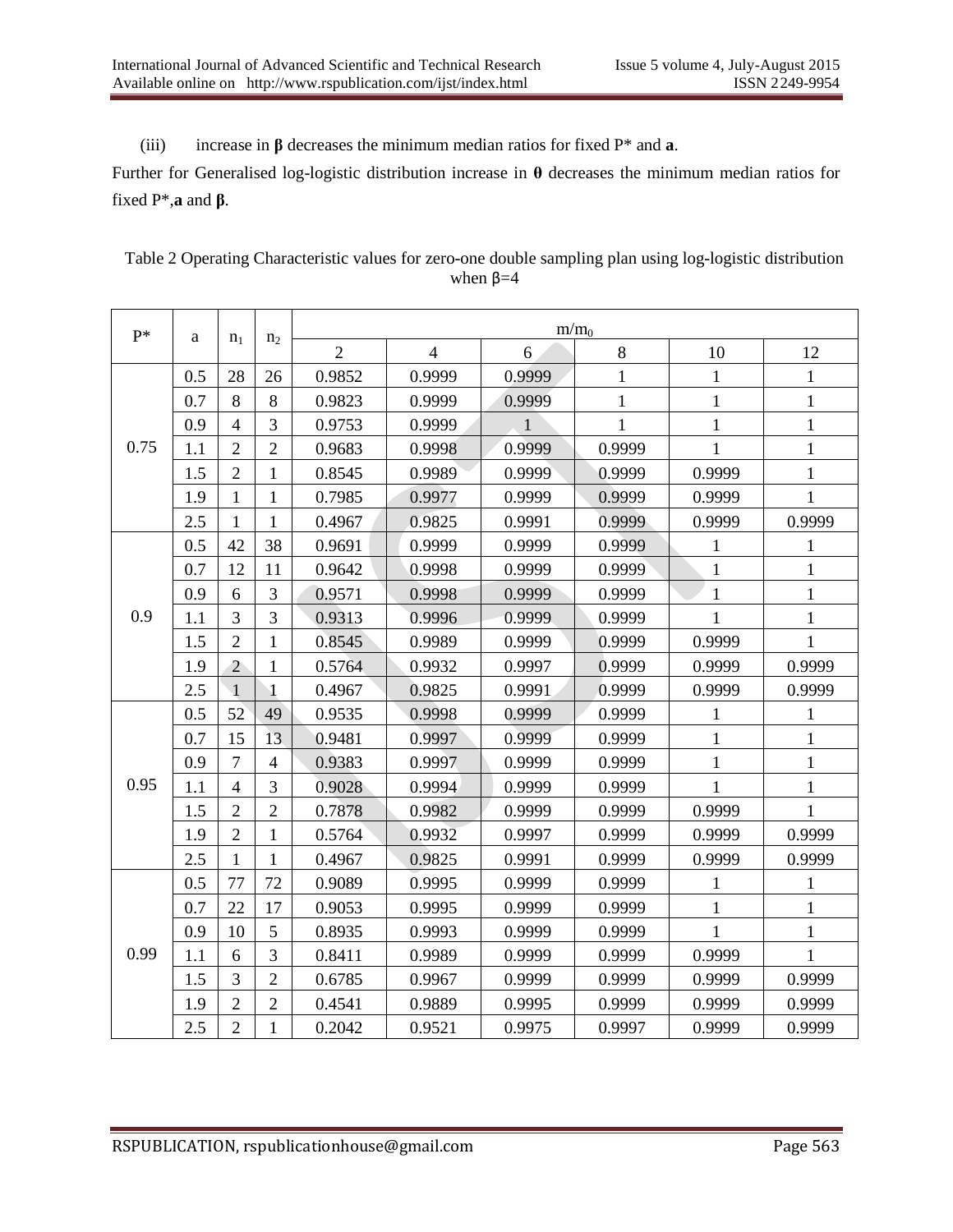| $P*$ | a   | n <sub>1</sub> | n <sub>2</sub> | m/m <sub>0</sub> |                |        |        |        |        |  |  |  |
|------|-----|----------------|----------------|------------------|----------------|--------|--------|--------|--------|--|--|--|
|      |     |                |                | $\overline{2}$   | $\overline{4}$ | 6      | 8      | 10     | 12     |  |  |  |
|      | 0.5 | $\overline{4}$ | 3              | 0.9482           | 0.9959         | 0.9992 | 0.9997 | 0.9999 | 0.9999 |  |  |  |
|      | 0.7 | 3              | $\overline{2}$ | 0.9133           | 0.9925         | 0.9984 | 0.9995 | 0.9998 | 0.9999 |  |  |  |
| 0.75 | 0.9 | $\overline{2}$ | $\overline{2}$ | 0.8853           | 0.9891         | 0.9976 | 0.9992 | 0.9997 | 0.9998 |  |  |  |
|      | 1.1 | $\overline{2}$ | $\mathbf{1}$   | 0.8632           | 0.9859         | 0.9969 | 0.999  | 0.9996 | 0.9998 |  |  |  |
|      | 1.5 | $\overline{2}$ | $\mathbf{1}$   | 0.7045           | 0.9581         | 0.9901 | 0.9966 | 0.9986 | 0.9993 |  |  |  |
|      | 1.9 | $\mathbf{1}$   | $\mathbf{1}$   | 0.7751           | 0.9661         | 0.9917 | 0.9971 | 0.9988 | 0.9994 |  |  |  |
|      | 2.5 | $\mathbf{1}$   | $\mathbf{1}$   | 0.6282           | 0.9211         | 0.9781 | 0.9921 | 0.9965 | 0.9983 |  |  |  |
|      | 0.5 | 6              | $\overline{4}$ | 0.8996           | 0.9915         | 0.9982 | 0.9994 | 0.9998 | 0.9999 |  |  |  |
|      | 0.7 | $\overline{4}$ | $\overline{2}$ | 0.8784           | 0.9885         | 0.9976 | 0.9992 | 0.9997 | 0.9998 |  |  |  |
|      | 0.9 | 3              | $\overline{2}$ | 0.8167           | 0.9809         | 0.9958 | 0.9986 | 0.9994 | 0.9997 |  |  |  |
| 0.9  | 1.1 | $\overline{2}$ | $\overline{2}$ | 0.7997           | 0.9773         | 0.9949 | 0.9983 | 0.9993 | 0.9997 |  |  |  |
|      | 1.5 | $\overline{2}$ | $\mathbf{1}$   | 0.7045           | 0.9581         | 0.9901 | 0.9966 | 0.9986 | 0.9993 |  |  |  |
|      | 1.9 | $\overline{2}$ | $\mathbf{1}$   | 0.5384           | 0.9108         | 0.9766 | 0.9918 | 0.9964 | 0.9982 |  |  |  |
|      | 2.5 | $\overline{2}$ | 1              | 0.3381           | 0.8076         | 0.9408 | 0.9777 | 0.9901 | 0.9951 |  |  |  |
|      | 0.5 | $\overline{7}$ | 6              | 0.8531           | 0.9866         | 0.9971 | 0.9991 | 0.9996 | 0.9998 |  |  |  |
|      | 0.7 | 5              | $\overline{2}$ | 0.8339           | 0.9839         | 0.9965 | 0.9989 | 0.9995 | 0.9998 |  |  |  |
| 0.95 | 0.9 | 3              | 3              | 0.7761           | 0.9752         | 0.9945 | 0.9982 | 0.9992 | 0.9996 |  |  |  |
|      | 1.1 | 3              | $\overline{2}$ | 0.6946           | 0.9611         | 0.9611 | 0.9971 | 0.9987 | 0.9994 |  |  |  |
|      | 1.5 | $\overline{2}$ | $\overline{2}$ | 0.5983           | 0.9348         | 0.9839 | 0.9945 | 0.9976 | 0.9988 |  |  |  |
|      | 1.9 | $\overline{2}$ | $\mathbf{1}$   | 0.5384           | 0.9108         | 0.9766 | 0.9918 | 0.9964 | 0.9982 |  |  |  |
|      | 2.5 | $\overline{2}$ | $\mathbf{1}$   | 0.3381           | 0.8076         | 0.9408 | 0.9777 | 0.9901 | 0.9951 |  |  |  |
|      | 0.5 | 10             | 9              | 0.7429           | 0.9728         | 0.9941 | 0.9981 | 0.9992 | 0.9996 |  |  |  |
|      | 0.7 | 6              | 6              | 0.6836           | 0.9624         | 0.9915 | 0.9972 | 0.9988 | 0.9994 |  |  |  |
|      | 0.9 | 5              | $\overline{2}$ | 0.6762           | 0.9603         | 0.9909 | 0.9971 | 0.9987 | 0.9994 |  |  |  |
| 0.99 | 1.1 | $\overline{4}$ | $\overline{2}$ | 0.5952           | 0.9424         | 0.9864 | 0.9954 | 0.9981 | 0.9991 |  |  |  |
|      | 1.5 | 3              | $\overline{2}$ | 0.4433           | 0.8924         | 0.9722 | 0.9903 | 0.9958 | 0.9979 |  |  |  |
|      | 1.9 | 3              | 1              | 0.3519           | 0.8431         | 0.9561 | 0.9841 | 0.9931 | 0.9965 |  |  |  |
|      | 2.5 | $\overline{2}$ | $\overline{2}$ | 0.2248           | 0.7261         | 0.9091 | 0.9645 | 0.9839 | 0.9918 |  |  |  |

Table 3 Operating Characteristic values for zero-one double sampling plan using Generalised log-logistic distribution when  $(\beta,\theta)$ =(2,2)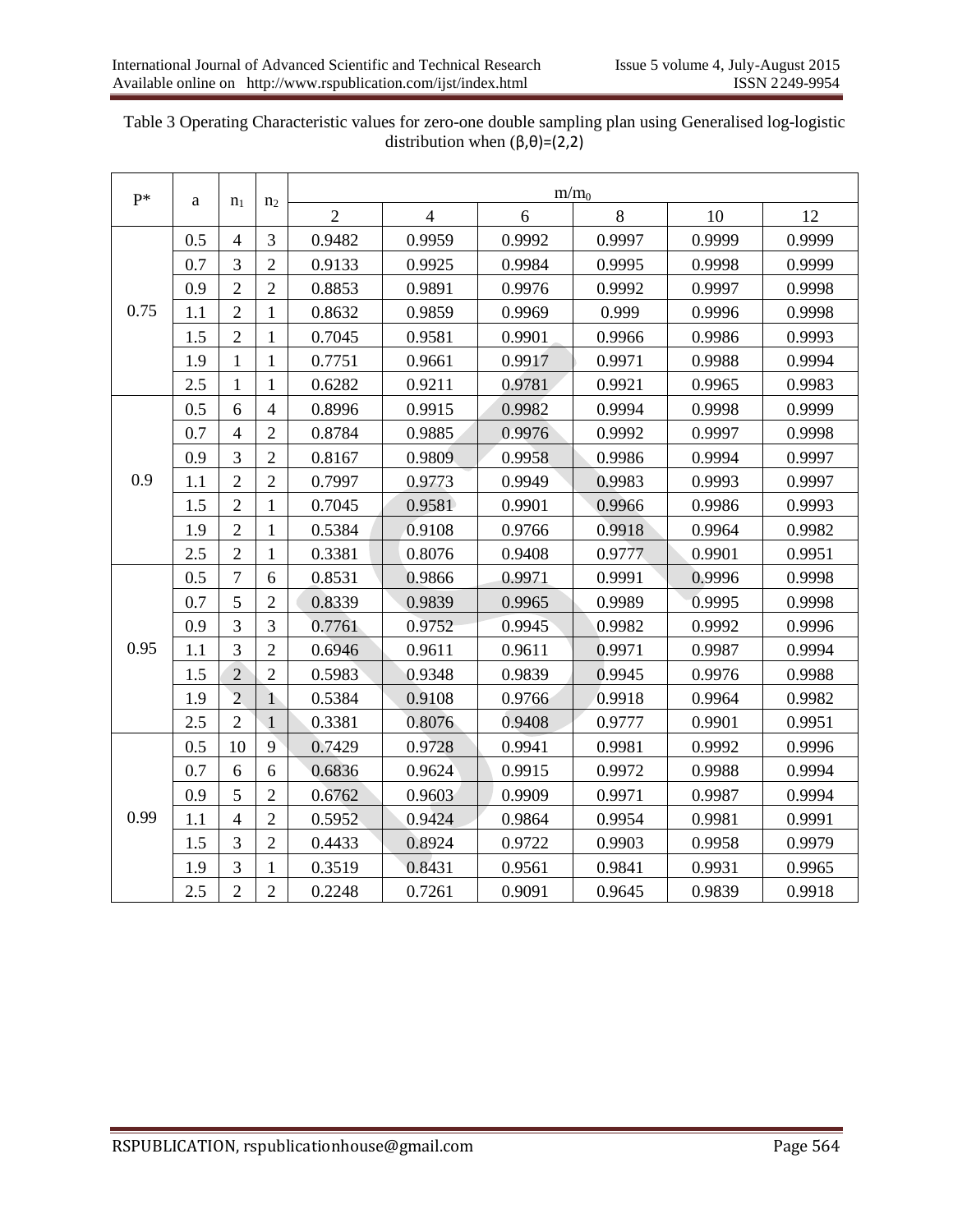| Log-logistic distribution |       |        |                                       |         |         |         |         |         |  |  |
|---------------------------|-------|--------|---------------------------------------|---------|---------|---------|---------|---------|--|--|
|                           | $P^*$ | a      |                                       |         |         |         |         |         |  |  |
| β                         |       | 0.5    | 0.7                                   | 0.9     | 1.1     | 1.5     | 1.9     | 2.5     |  |  |
|                           | 0.75  | 6.1756 | 6.7756                                | 6.9786  | 7.9987  | 8.9234  | 11.2261 | 14.9991 |  |  |
|                           | 0.9   | 7.7887 | 7.9987                                | 8.9234  | 9.9876  | 11.2126 | 11.2261 | 14.9991 |  |  |
| $\overline{c}$            | 0.95  | 8.4234 | 8.9234                                | 9.9876  | 10.3261 | 11.1261 | 14.2261 | 14.9981 |  |  |
|                           | 0.99  | 9.9234 | 10.5231                               | 11.1881 | 11.9261 | 12.8261 | 15.9261 | 15.9267 |  |  |
|                           | 0.75  | 3.2756 | 3.4756                                | 3.8786  | 4.2987  | 4.9234  | 5.1756  | 6.4756  |  |  |
|                           | 0.9   | 3.6987 | 3.7956                                | 4.0999  | 4.5987  | 4.9234  | 6.2756  | 8.1756  |  |  |
| 3                         | 0.95  | 3.9987 | 4.1956                                | 4.4999  | 4.5987  | 5.9234  | 6.3756  | 8.1956  |  |  |
|                           | 0.99  | 4.5987 | 4.6956                                | 4.9999  | 5.2987  | 6.3234  | 7.1999  | 8.2856  |  |  |
| 4                         | 0.75  | 2.3756 | 2.4756                                | 2.6786  | 2.7587  | 3.8234  | 4.7006  | 5.0996  |  |  |
|                           | 0.9   | 2.6099 | 2.7756                                | 2.9786  | 3.0087  | 3.8234  | 4.7006  | 5.0996  |  |  |
|                           | 0.95  | 2.8099 | 2.8756                                | 2.9996  | 3.0087  | 4.1234  | 4.6806  | 5.0991  |  |  |
|                           | 0.99  | 3.1289 | 3.1756                                | 3.2996  | 3.6087  | 3.7234  | 4.6906  | 6.1991  |  |  |
|                           |       |        | Generalised log-logistic distribution |         |         |         |         |         |  |  |
|                           | $P^*$ | a      |                                       |         |         |         |         |         |  |  |
| $(\beta, \theta)$         |       | 0.5    | 0.7                                   | 0.9     | 1.1     | 1.5     | 1.9     | 2.5     |  |  |
|                           | 0.75  | 2.1543 | 2.8111                                | 3.2112  | 3.8999  | 5.2234  | 5.6721  | 7.0234  |  |  |
|                           | 0.9   | 2.4231 | 2.9768                                | 3.5673  | 3.8999  | 5.2234  | 6.7451  | 8.8712  |  |  |
| (2,2)                     | 0.95  | 2.4766 | 3.2341                                | 3.5799  | 4.4523  | 5.2234  | 6.7451  | 8.8998  |  |  |
|                           | 0.99  | 2.7812 | 3.3678                                | 4.1231  | 4.8934  | 5.9898  | 7.5612  | 8.8999  |  |  |
|                           | 0.75  | 1.6499 | 2.1129                                | 2.7012  | 3.3234  | 3.7812  | 4.7712  | 6.3612  |  |  |
|                           | 0.9   | 1.7776 | 2.3611                                | 2.8512  | 3.2999  | 4.4866  | 5.7456  | 6.3659  |  |  |
| (2,3)                     | 0.95  | 1.8299 | 2.4612                                | 2.9612  | 3.2999  | 4.4999  | 5.7451  | 7.4998  |  |  |
|                           | 0.99  | 2.0412 | 2.5991                                | 3.1324  | 3.6712  | 4.9412  | 5.7901  | 7.5211  |  |  |
|                           | 0.75  | 1.4991 | 1.7999                                | 2.1213  | 2.5234  | 2.9912  | 3.8612  | 4.9876  |  |  |
|                           | 0.9   | 1.5776 | 1.9161                                | 2.2412  | 2.5999  | 3.4981  | 4.4961  | 4.9899  |  |  |
| (3,2)                     | 0.95  | 1.6211 | 2.0021                                | 2.3612  | 2.7612  | 3.4712  | 4.4531  | 5.7997  |  |  |
|                           | 0.99  | 1.7234 | 2.1451                                | 2.4879  | 2.8898  | 3.7978  | 4.3995  | 5.7996  |  |  |
|                           | 0.75  | 1.1912 | 1.5785                                | 1.8873  | 2.3232  | 2.7912  | 3.5678  | 4.6976  |  |  |
|                           | 0.9   | 1.2776 | 1.6082                                | 1.9192  | 2.3221  | 3.1569  | 3.5569  | 4.6099  |  |  |
| (3,3)                     | 0.95  | 1.3221 | 1.6512                                | 1.9989  | 2.3299  | 3.1099  | 3.9969  | 4.7489  |  |  |
|                           |       |        |                                       |         |         | 3.1566  |         |         |  |  |

| Table 4 Minimum median ratios for zero-one double sampling plan |  |  |  |
|-----------------------------------------------------------------|--|--|--|
|                                                                 |  |  |  |

#### **ILLUSTRATION OF THE TABLES**

Assume that the lifetime distribution of the test items follows log-logistic distribution with shape parameter  $β=2$  and we want to establish that the median lifetime is atleast 1000 hours with probability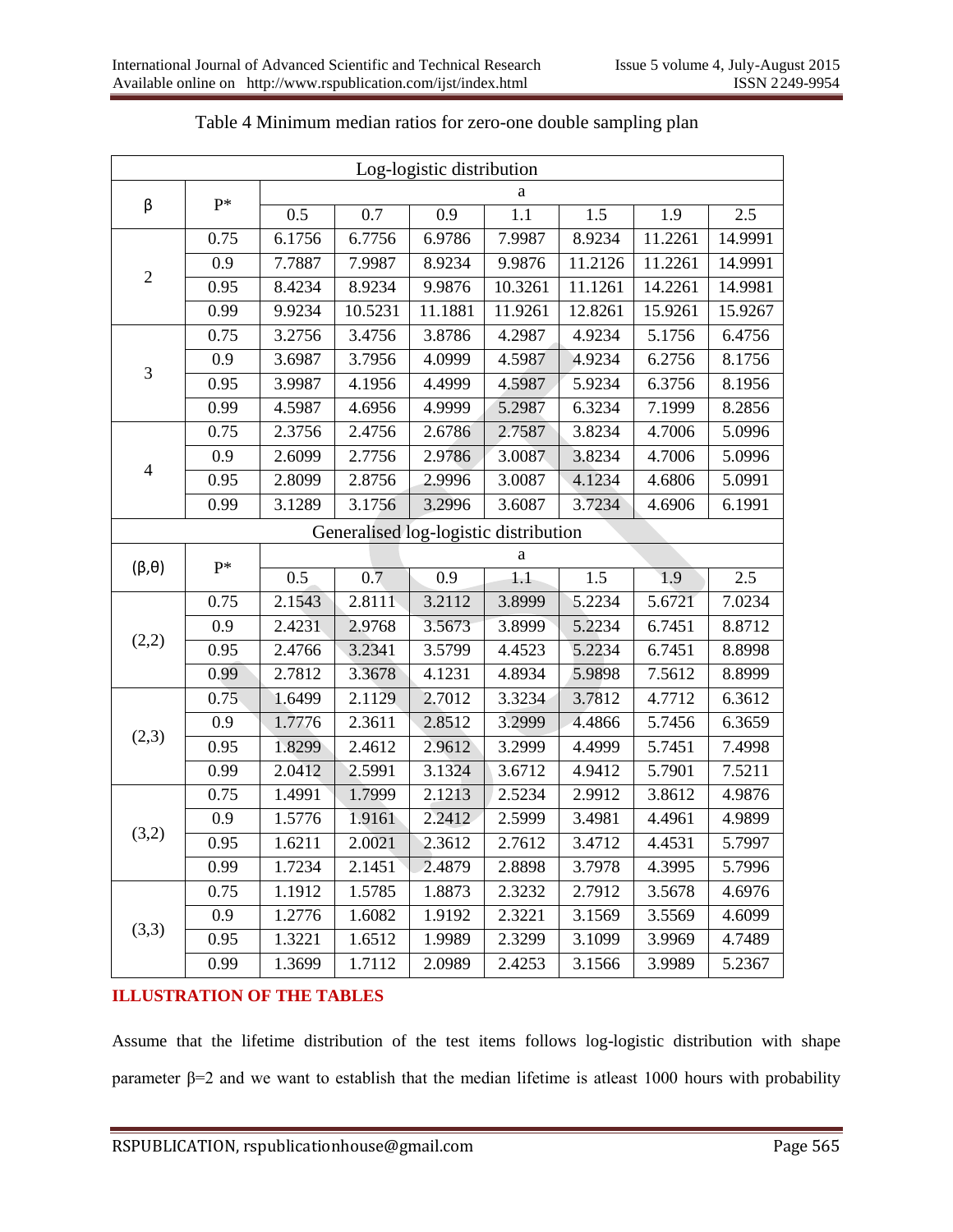0.90.The life test is planned to be terminated at 900 hours.Then, from Table1,the minimum sample sizes required for the assumed specification from Table 1 are  $n_1 = 5$  and  $n_2 = 3$ . This sampling plan is put into operation as follows. First 5 randomly selected items are put on test for 300 hours and the lot will be accepted if no failure occurs during the experimental time .The lot is rejected if more than one failure occurs during the experimental time.When exactly one failure i observed,the second random sample of size 3 will be drawn and put on test for 300 hours.The lot will be accepted if there are no failures from the second sample and will be rejected ,otherwise.

#### **COMPARITIVE STUDY**

Operating characteristic value with same amount of inspection are considered as the base for comparision. The OC values according to the ratio  $m/m_0$  (=2,4,6,8) for zero-one double sampling plan and single sampling plan with the same ASN value of 9 are obtained as

|            | ratio |                |        |        |        |  |
|------------|-------|----------------|--------|--------|--------|--|
| plan       |       | $\overline{2}$ |        | 6      | 8      |  |
|            |       |                |        |        |        |  |
| <b>SSP</b> | $C=0$ | 0.6179         | 0.9581 | 0.9782 | 0.9970 |  |
|            |       |                |        |        |        |  |
|            | $C=1$ | 0.5154         | 0.9234 | 0.9434 | 0.9127 |  |
|            |       |                |        |        |        |  |
| DSP(0,1)   |       | 0.5511         | 0.9367 | 0.9851 | 0.9951 |  |

The table values indicate that zero-one double sampling plan has higher OC values than the single sampling plans for the same inspection level.This makes the plans ability of discrimination.

#### **CONCLUSION**

 Designing of zero-one double sampling plan with truncated life test when the lifetime of the product follows generalized log-logistic distribution is proposed ,which is useful in system reliability analysis with economy. The determination of optimal parameters by using two points on the operating characteristic curve approach is under consideration.